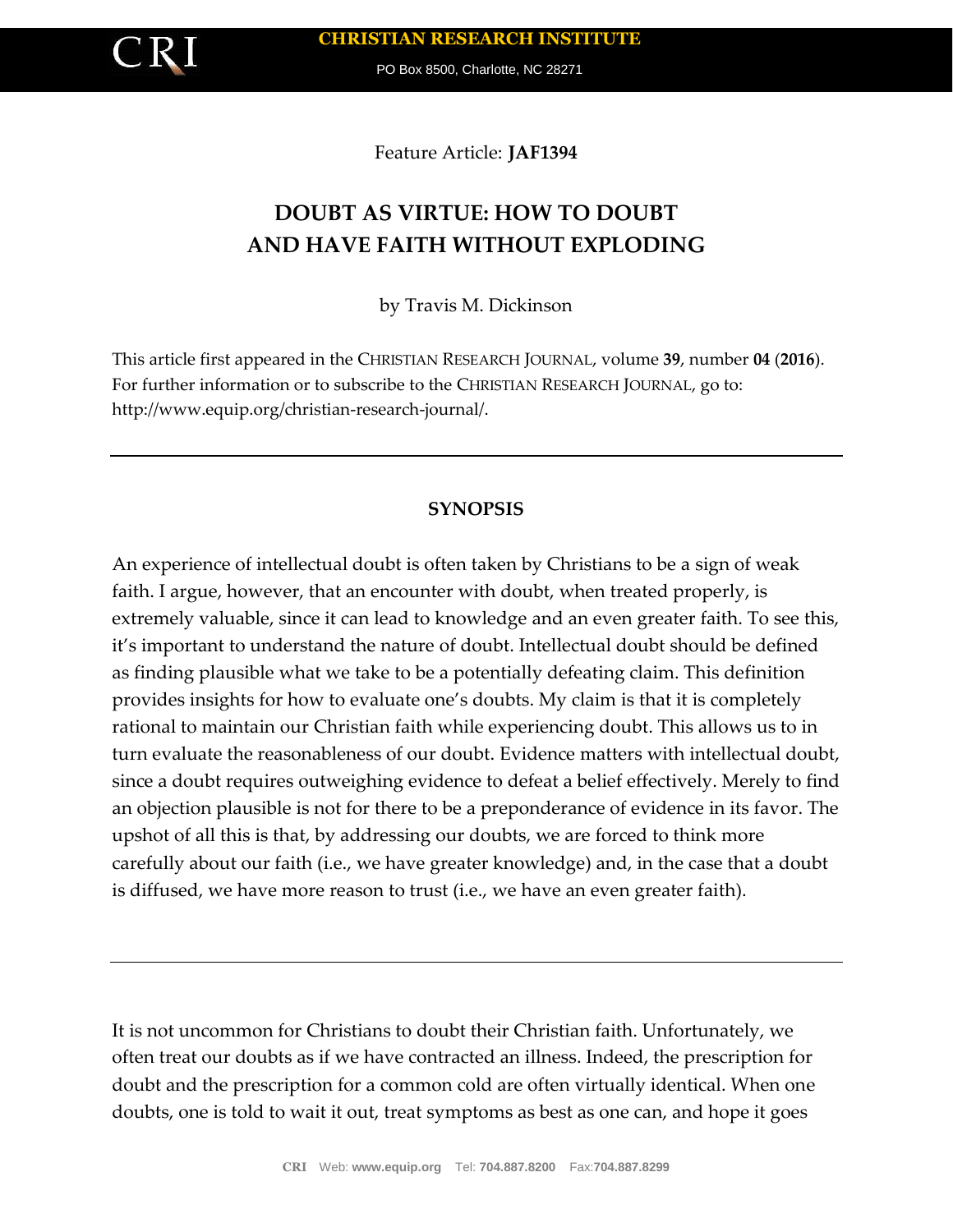away. This approach *might* work for some. But for many others, the doubts creep back in, and they often return with friends. Sadly, many abandon their Christian faith because they cannot find a safe place to admit and address their doubts. Doubt, when handled properly, is incredibly valuable because it leads to knowledge and an even greater faith.

## **KINDS OF DOUBTS**

As it is the case with many notions, the term *doub*t has different senses, and it is important to zoom in on the specific sense in view here. The sense in which I am interested is what we will call *intellectual doubt.* This is when we have an internal conflict between competing ideas, beliefs, and reasons.

I don't have in mind the emotional struggle of doubt. When one is in the grips of *emotional doubt*, intellectual reasons are often ineffective. Now, don't get me wrong; there are almost always emotional aspects of our intellectual doubts. But emotions are funny things. They don't abide by the rules of logic and rationality. One can have all the reasons in the world to believe that p is true and yet emotionally doubt that p is true. An extreme example of this would be those who experience various kinds of phobias. When one has a phobic fear of flying, one may know every statistic related to flight safety and yet still doubt one's safety in getting on board.

Emotional doubt is certainly important and worth addressing.<sup>1</sup> However, I'm not focused on emotional doubt because, as a philosopher, exactly none of my training is geared to address the emotional issue head on (I wouldn't suggest me for marriage counseling either!). There's also this very common experience of intellectual struggle that so often is disparaged and discouraged by Christians such that there is a terrific need to set intellectual doubt in a proper framework to see its great value. To this we now turn.

#### **DOUBTS, ZEBRAS, AND POTENTIAL DEFEATERS**

Let's take a minute to think carefully about the nature of intellectual doubt (henceforth *doubt*).

As a first stab, a state of doubt involves the consideration of what we take to be a *defeater* for one of our beliefs.<sup>2</sup> What is a defeater? It is probably easiest to get at the notion of a defeater by way of illustration. Let's imagine I'm at the zoo, and I am viewing the zebra exhibit. I see what appears to be a zebra, and on the basis of this experience, I believe that "there's a zebra before me." Suppose, while still looking at what I take to be a zebra, I hear from a reliable source that, given a shortage of zebras, the zoo keepers have hired Hollywood makeup artists to disguise some mules to look just like zebras. As a result of hearing this report, I'm no longer sure that I'm looking at a zebra and not a cleverly disguised mule. I've now got a defeater for my belief that there is a zebra before me. I've now got reason to think that there are mules in the zebra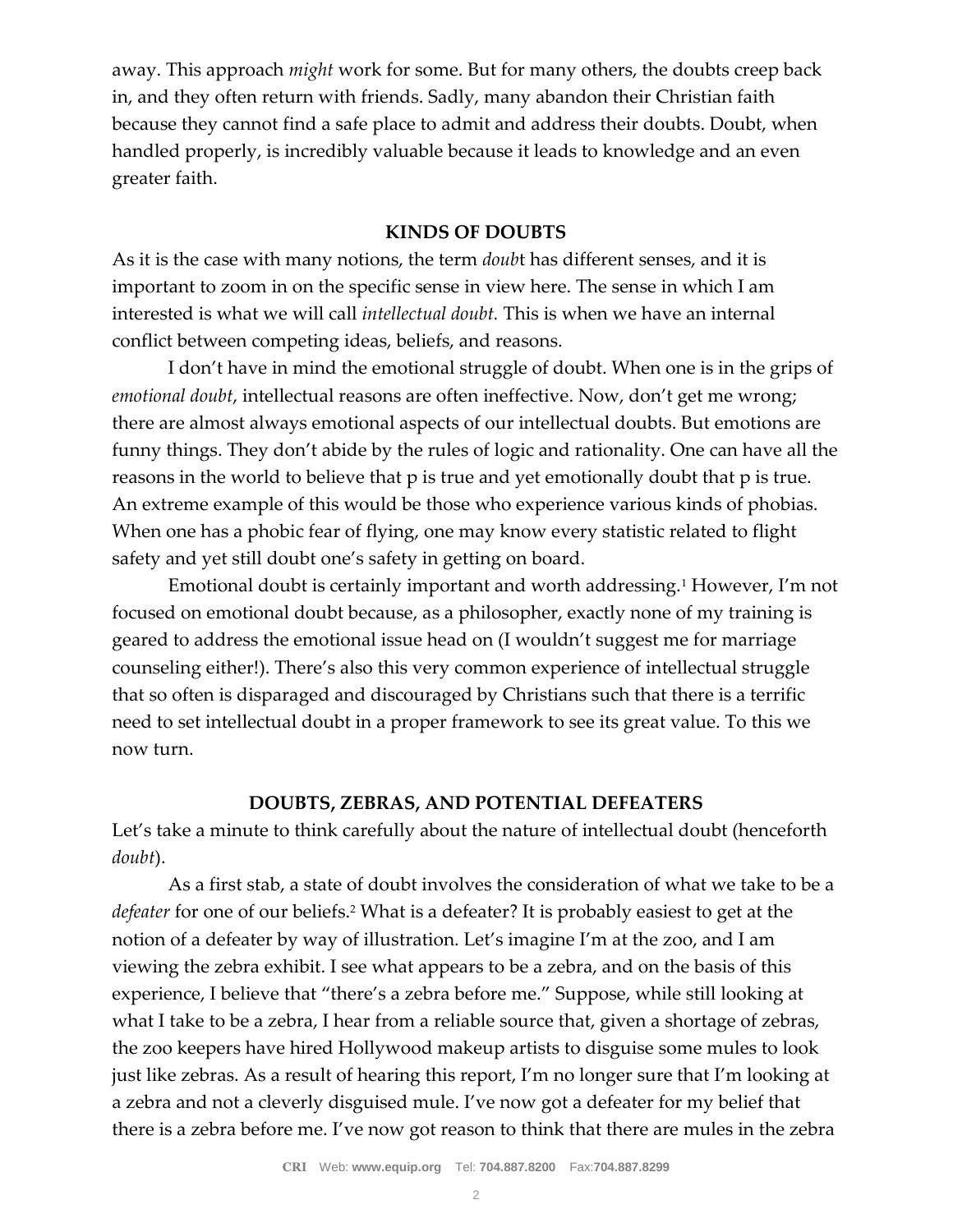exhibit that are indistinguishable from the zebras. So long as this comes from a reliable source, my original reasoning is no longer any good. My belief has been defeated.

A defeater then is a contrary claim that either directly or indirectly lessens, degrades, or even destroys one's reasons for holding a particular belief.

Now this might seem obvious, but a claim is only a defeater when it in fact defeats. We very often entertain a would-be defeater as a mere possibility, but it doesn't defeat any of our beliefs. A defeater of this sort is called a *potential defeater*.

Evidence matters for defeaters. Were there to be no evidence for a potential defeater, then the claim would likely be dismissed. Suppose the report about the cleverly disguised mules was completely unreliable (perhaps given by a friend known for spinning tall tales). In this case, we likely would dismiss the report since it seems so farfetched. But notice how the situation changes when we have strong evidence for thinking it is true. A potential defeater becomes an actual defeater when there are good reasons to believe the defeating claim.

There is much more that could be said about defeaters. Hopefully I've sufficiently set the idea before our minds to now turn and apply the notions to thinking about doubt.

#### **THE NATURE OF DOUBT**

As I mentioned, doubt has to do with considering what we take to be a defeater for one of our beliefs. When we doubt, we are, in a way, being pulled by the force of a potentially defeating claim. Our belief is not yet defeated in a state of doubt, but it is threatened as we feel or sense the potential for defeat.

Let's flesh this out a bit more. There are two specific things that happen when one doubts a belief.

First, though one does not yet *believe* the contrary claim, it seems right to say that she is genuinely finding it *plausible*. It seems that if the potential defeater was utterly implausible, it wouldn't cause her to doubt. When she is finding a contrary claim plausible, however, she begins to doubt.

Second, one *believes* that the claim is a potential defeater for her belief. We of course do not use these terms in our minds, but we believe that a contrary claim, if true, is problematic for our current beliefs.

Let's put these thoughts together into a succinct account. S doubts that p is true when (1) S believes that p is true. (2) S does not yet believe that q is true, but finds q plausible to some degree. (3) S believes that q is a potential defeater.

To illustrate how this is supposed to go, let's imagine a Christian person named Steve. Steve believes that Scripture is without error. One day, his coworker asserts the idea that there are lots of errors and points out the following passages that all differ in the details. Each of these passages reference the same event, namely, the empty tomb of Jesus and identify the women who witnessed it empty.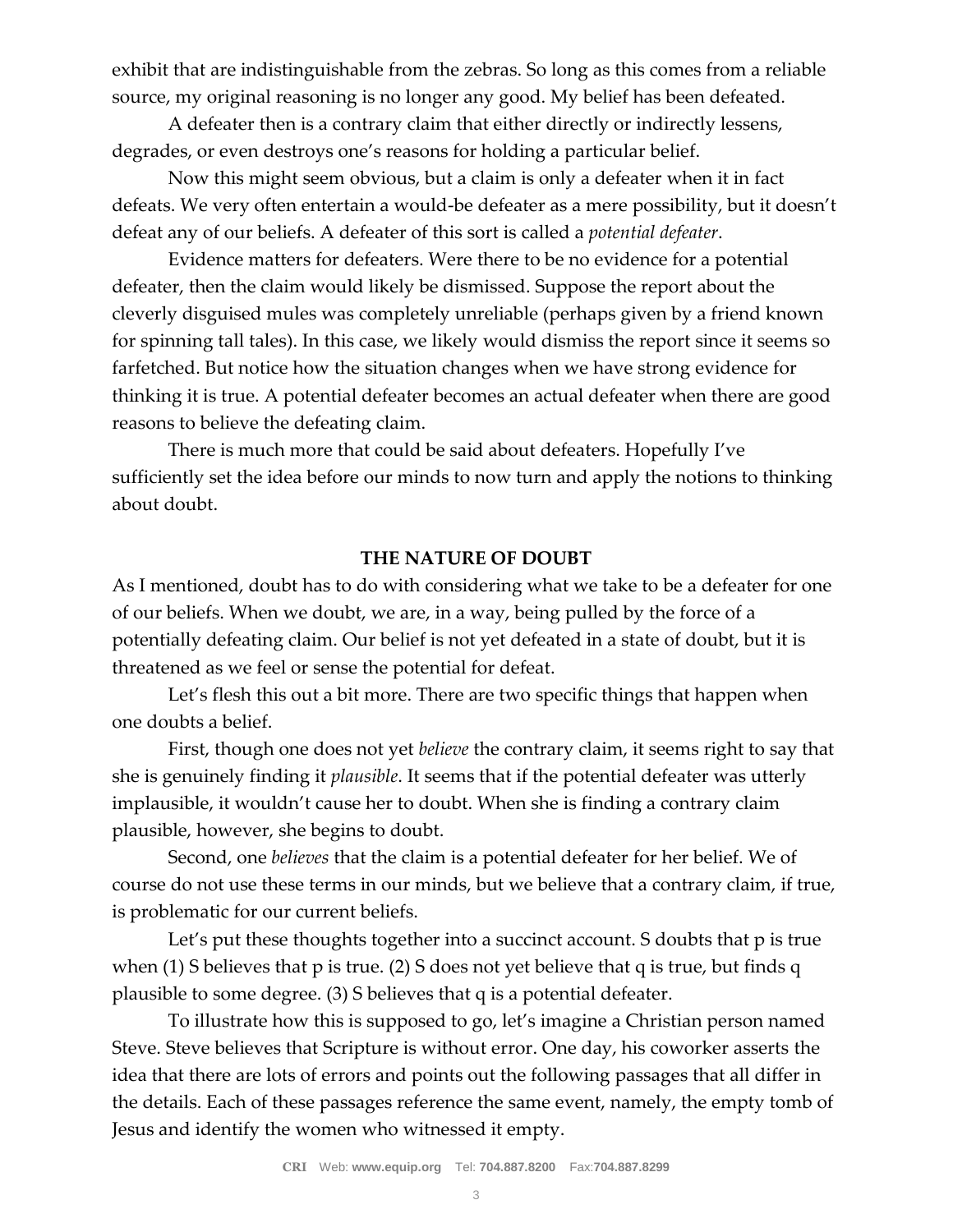Matthew says, "Mary Magdalene and the other Mary came to look at the grave" (Matt. 28:1; all Scripture references NASB).

Mark says, "Mary Magdalene, and Mary the mother of James, and Salome…came to the tomb when the sun had risen" (Mark 16:1–2).

Luke says, "Now they were Mary Magdalene and Joanna and Mary the mother of James; also the other women with them" (Luke 24:10).

John says, "Mary Magdalene came early to the tomb" (John 20:1).

This catches Steve off guard, since he has never noticed how very different these passages are and begins to find plausible the idea that these passages contradict. He doesn't yet believe they contradict, but just feels the pull of that idea. But he does believe that if these passages contradict, then his belief that Scripture is inerrant is defeated.

Let's plug this into our account of doubt. (1) Steve believes that Scripture is without error. (2) Steve does not yet believe that these passages contradict, but he's finding the idea that they do, to some degree, plausible. (3) Steve believes that if these passages contradict, then his belief is defeated. Thus, Steve is doubting.

#### **HOW TO ADDRESS OUR DOUBTS**

With the account in hand, we can now talk about what to do about it.

The first thing to say about how to address a doubt is that we shouldn't run from it. It may not be an enjoyable experience, but we should see a challenge to our beliefs as an opportunity for greater depth. Rather than avoid our doubt and hope it goes away, I want to suggest that we *investigate* our doubts. In order to do this well, I suggest two things.

#### **Hang On!**

The first thing is to hang on. Don't let doubts have their way with you. I believe that Christianity is true. I believe this on the basis of a wide and varied case. I've given my life to its truth, and I train others in how to defend it. But here's the thing. I myself think there are a few plausible objections to Christianity. Some days, I find certain objections more plausible than others.

Wait, what? How is this possible for a professor of apologetics?

This sounds strange only because we are not used to engaging ideas deeply, in general, and thinking carefully about objections to Christianity, specifically. Taking ideas seriously requires us to consider ideas truly and honestly. It is very normal to find some ideas, even ideas that we do not ultimately believe, plausible. This is especially the case when we first encounter an idea and it is presented in a compelling way. But a merely plausible claim is not necessarily a reasonable claim and, thus, not one that defeats. Just think of the last time a really good salesperson made an inferior product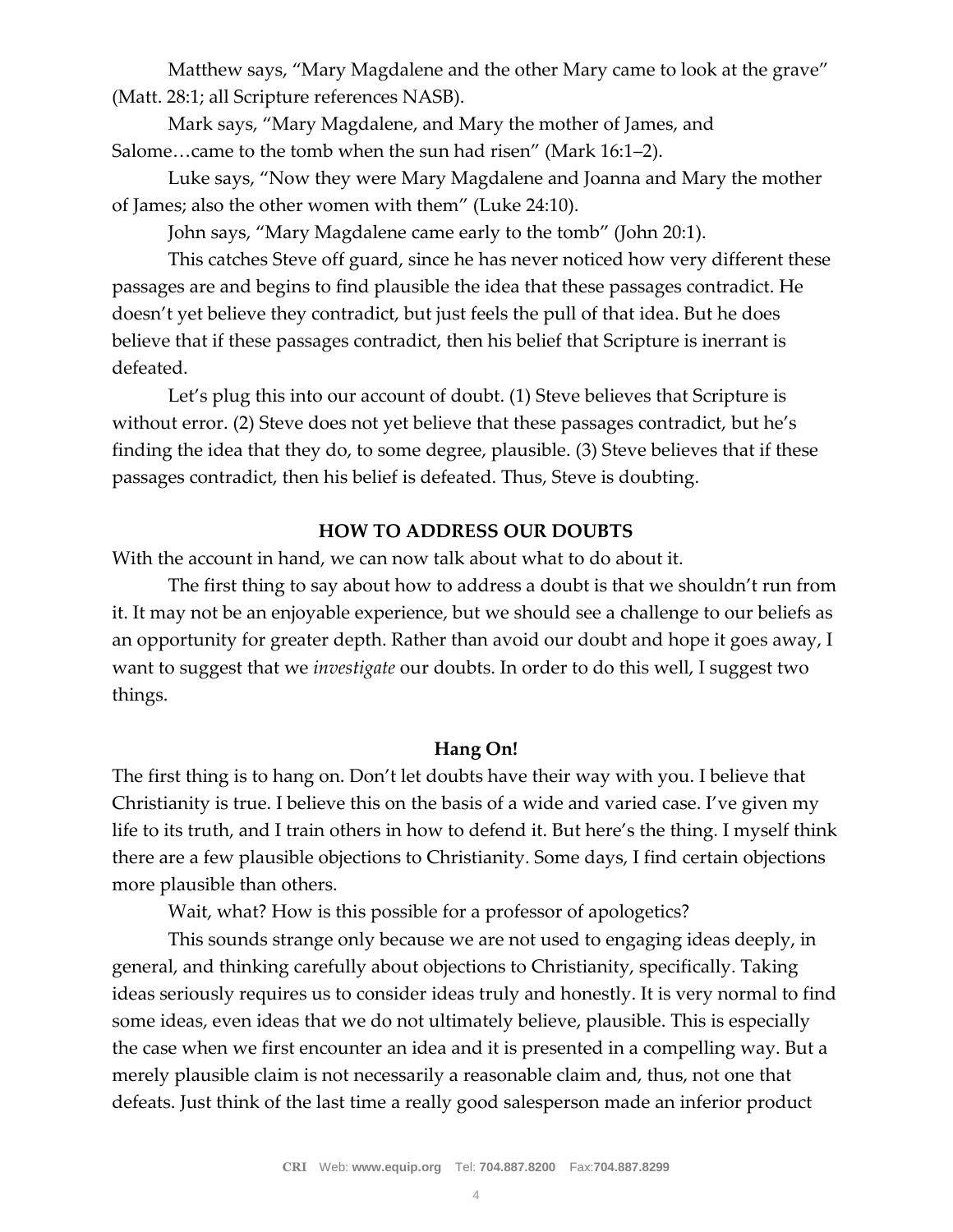seem amazing. You might have found the sales pitch plausible but, let's be honest, it wasn't reasonable.

The most important point you'll read in this article is that it is perfectly rational to maintain one's Christian beliefs while one considers a doubt. We can be rationally committed to something about which we have a doubt or two. The myth is that Christian faith requires 100 percent certainty about every aspect of the faith, and anything less means you should give it up.

Let me offer an analogy. I fly on airplanes regularly. If I'm honest, I don't really know how a craft made of mostly metal and weighing about a million pounds (if it is a 747) can lift off the ground and literally cruise through the sky six miles above the Earth. It's almost absurd, if you really stop to think what happens when we fly. You and I could be sitting in the airport struggling to know how this phenomenon is possible. But here's the thing. When my seat section is called, I'm getting on the airplane. Wouldn't you? I think we would because we know enough about airplanes and air travel to know that it is a very safe and reliable form of transportation despite the fact that we have some doubts. We could even be cruising at 30,000 feet, entrusting our very lives to the airplane, and continue to struggle with these questions. Our faith (despite the doubts) in the airplane is completely rational.

Likewise, if I have good reasons for taking Christianity as true, it is completely appropriate to ask deep and difficult questions about the truth of Christianity while entrusting my life to its truth.

I'm convinced that most Christians have good reasons for faith. I bet when you are not backed into a corner, you could rattle off a number of excellent reasons for believing that Christianity is true. It may be because the world has clear and obvious design and order that's best explained by the existence of God as first cause and designer. Perhaps you can talk through some of the historical reasons for the reliability of Scripture and believing that Jesus rose from the dead. If you have reflected on the gospel, then you know that it addresses our deepest longings and makes sense of our fallenness. I'm guessing that you've seen your life changed by Christ, have seen God answer prayer, and heard incredible testimonies of these things along the way. If so, all of these constitute reasons for thinking that Christianity is true.

I'll be the first to say that all of us should improve our rational standing. Nonetheless, a typical Christian seems to have plenty of evidence to maintain rational belief in Christianity in the face of doubts.

So hang on! Don't jump ship just because you find an objection to Christianity plausible. But we don't want to stay in this place, either.

## **DOUBT YOUR DOUBTS**

Second, evaluate your doubts. Remember, doubts don't win by default. They only become effective if they are well justified. Thus, my suggestion is that we should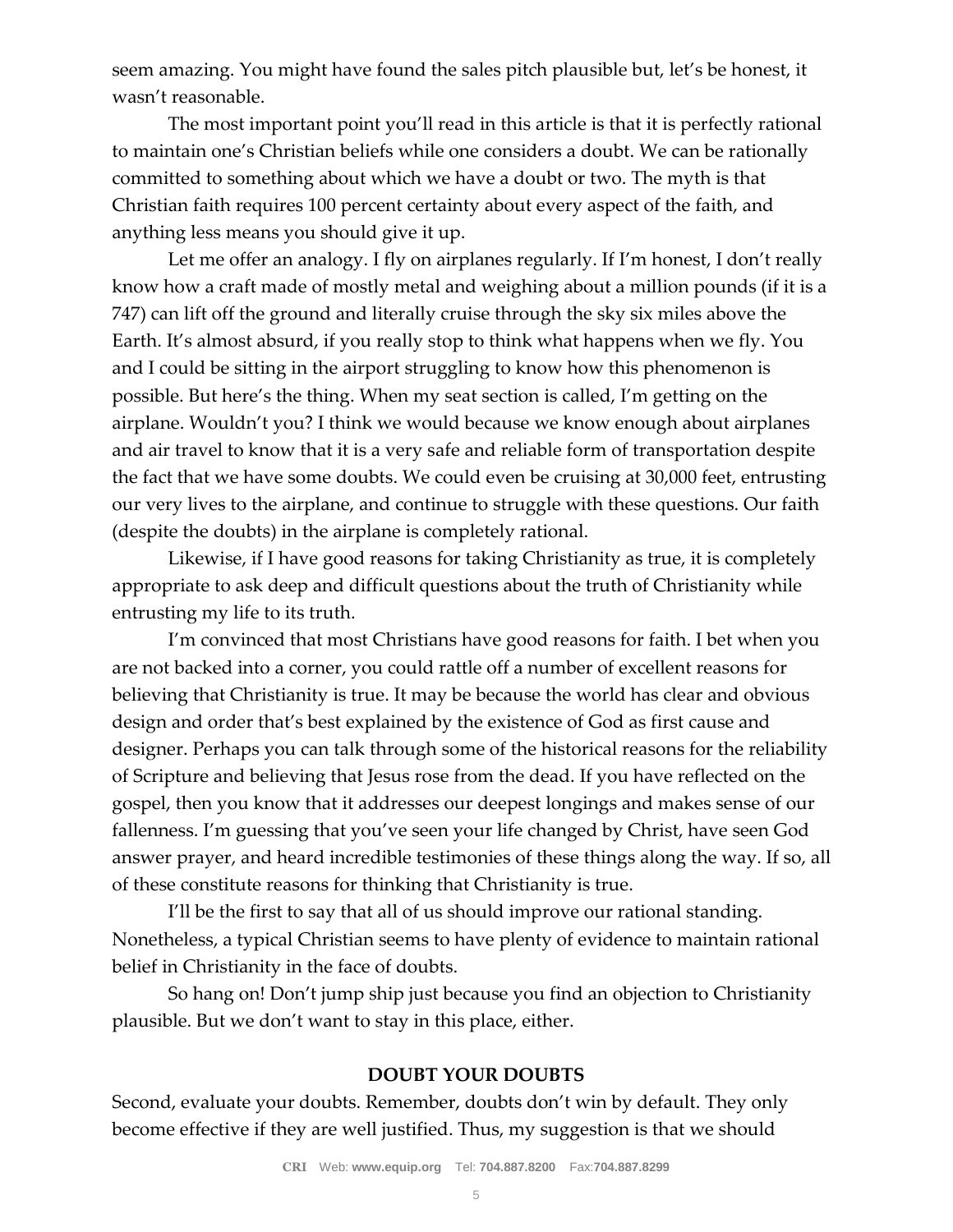attempt to raise objections to the doubts  $-$  here we are doubting our doubts  $-$  to see whether there is good reason to think that the doubts are sufficiently reasonable to defeat our beliefs.

There are two ways to doubt a doubt.

## **Ask, "So What?"**

First, determine whether the claim we are finding plausible is genuinely a problem. This is where we ask, "So what?" It's vitally important to determine whether there is a problem, if the claim is true, and to what degree it is a problem. Many ideas seem problematic at first glance, but turn out, on further reflection, to be completely harmless. Remember that, in our account of doubt, (3) said, "S believes that q is a potential defeater." But this is a belief, and we can be wrong about beliefs. And so, in evaluating our doubt, we need to determine whether q is in fact a potential defeater.

This is going to help Steve, in our hypothetical case above. Remember, Steve was concerned that the differences of detail in the empty tomb accounts are a problem for believing that Scripture is without error. How can we have four accounts that differ and Scripture be without error? The response is that differences of detail are not necessarily contradictions.

When describing a group of people, we too will very often mention a representative subset, depending on whom we are talking to and what our purposes are. If the president and three of his aides showed up to my office, I very likely may only mention the president when telling someone about this event. Or I may report a more complete list, if the situation calls for it.

Look carefully at the accounts above. They have differences but no contradictions. To say that Mary was there is perfectly consistent with saying that Mary and Salome were there and makes sense if, for example, Salome is unknown to, say, John's audience.

In fact, independent testimonies *always* have differences in detail. A witness describes the situation from his or her vantage point, and no two vantage points are exactly the same. Differences of detail are only a problem when the differences are unable to be reconciled, especially in the crucial details.

When we ask, "So what?" we see that the mere fact that there are differences can be accounted for rationally. It can be true, and the belief that Scripture is without error still stands. This, it seems to me, should address Steve's doubt.

## **Ask, "Why Think This Claim Is True?"**

The second way to evaluate a doubt is to determine whether the doubt is reasonable. Here we ask, "Why think this claim is true?" We are, in effect, evaluating (2) from our account of doubt above. S is finding a potential defeater plausible, but is it reasonable?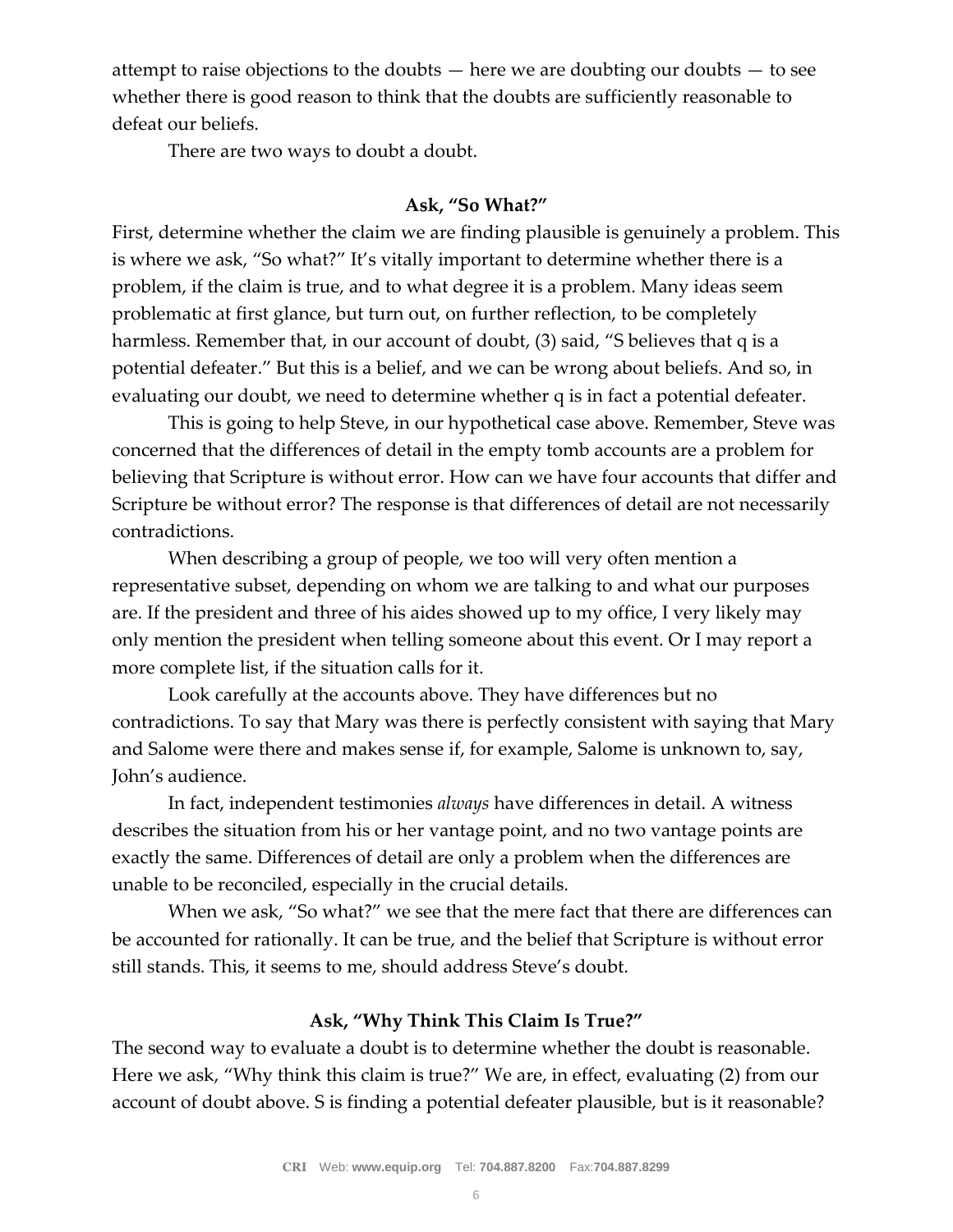For example, say that we hear a news report of the discovery of an ancient Palestinian ossuary that bears the name "Jesus, son of Joseph." The claim is made that they have discovered the bodily remains of Jesus Christ. Is this a problem if it is true? You bet it is! It has been Christian orthodoxy from the beginning that Jesus rose *bodily* from the dead. If His bodily remains are found, then clearly this central claim is defeated.

But now we need evidence, because this tune has played before (usually around Easter time on public television), and let's just say it has not always been a hit. If the ossuary dates early and looks to be authentic, then it would of course be a genuine problem for Christian faith. If it turns out that there are compelling reasons to think the inscription is a modern forgery, then the problem is dissolved. But notice it is the evidence that matters here.

#### **What's the Risk?**

You might think that this all sounds a bit risky — and you're right. Investigating and attempting to address a doubt does indeed require openness to the possibility that the belief in question is false.

But ignoring doubts is no less risky. Many folks walk away from the faith not so much because their doubts were rational but because they don't find people authentically open to think about and address their deep questions. What's more is that, as Christians, we stand in a rich tradition of taking the hardest objections to Christianity and offering thoughtful and honest responses.<sup>3</sup> I find it tragic that folks walk away when they haven't even considered the great heritage of answers to their questions from church history as well as in contemporary sources.

So there is risk on both sides, and my thesis is that there is great value in exploring our doubts.

#### **THE VIRTUE OF DOUBT**

I'll admit I have, along the way, doubted the truth of Christianity. As I mentioned, there are some objections to Christianity that I still find, to some degree, plausible. I can, for example, see the plausibility of the "problem of evil," especially when some event is before me that seems incredibly senseless. I can put myself in the shoes of someone who sees the tragedy as a godless event. Given the fact that these sorts of events seem to occur with unforgiving regularity, I can also see how someone extrapolates to seeing the world itself as godless.

Am I thereby on the precipice of losing my faith? No way! The reason is that there are really reasonable responses to the problem of evil. Moreover, there are many other lines of evidence that count in favor of Christianity. In fact, rather than wavering in my faith, I have come to see that evil makes the most sense within a Christian worldview and, thus, counts in its favor.